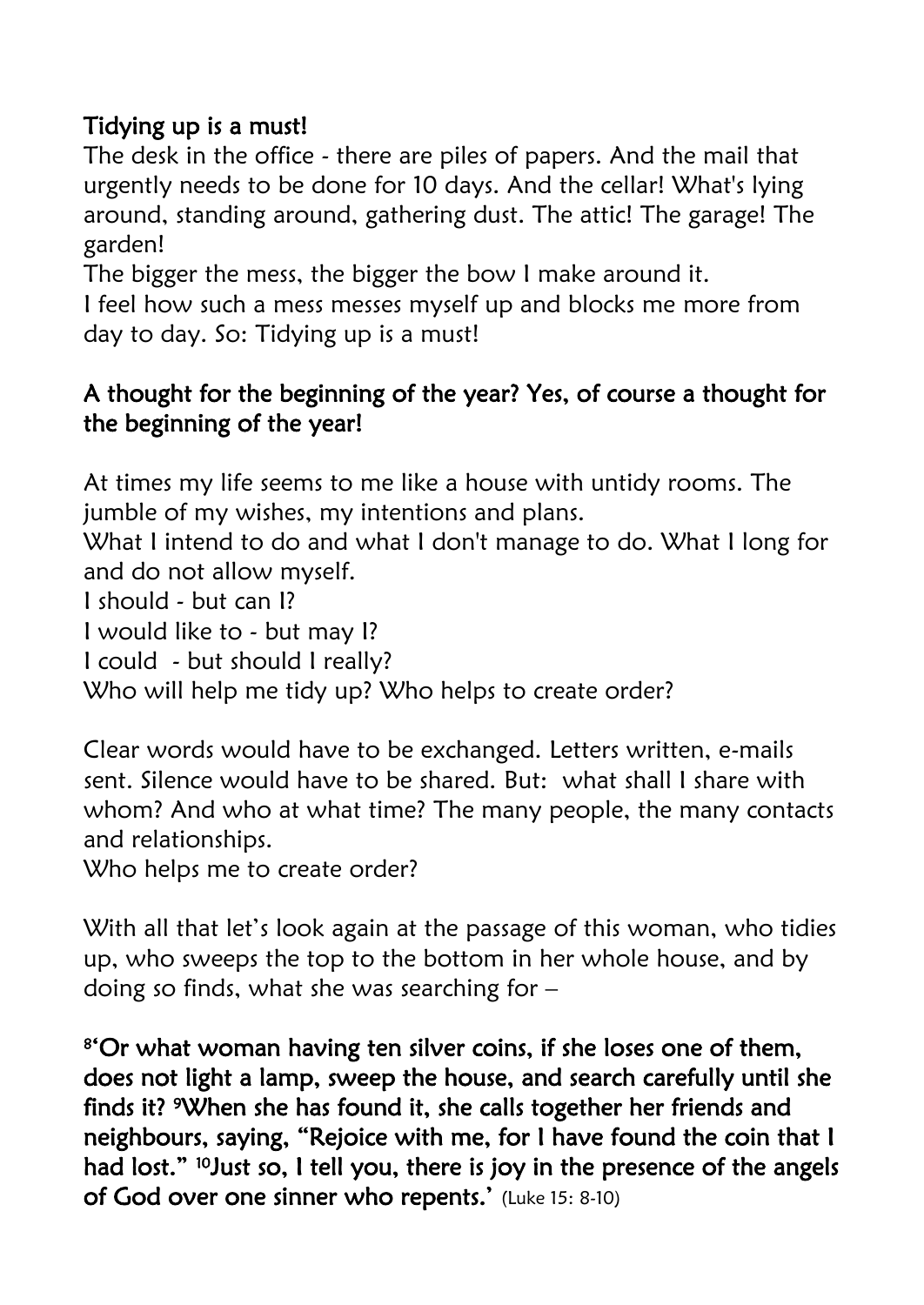Three times cleaning up, three times finding, three times rejoicing. First, of course, rejoicing over the coin the woman finds again. A silver penny sounds little. But it was a lot. The 10 pennies that the woman possessed was what she had saved during her lifetime in order to be able to live on it when she is old.

Three times cleaning up, three times finding, three times joy.

Secondly, finding myself.

When I take time to tidy up, not only do my shelves get in order, my thoughts get in order as well.

Tidying up is memory work. In the basement, a bicycle bell falls into my hands.

It comes from our family's first child's bike and I think, my goodness, what have you experienced and forgotten again...?

While cleaning up, I put together pieces of biography. Whoever cleans up, sweeps the lowest to the top, finds himself. Tidying up puts myself in order. It also brings to light finds, that remind me of difficult times - but perhaps also bring thoughts of where God's help was experienced. "Do not forget all his benefits!"

Three times cleaning up, three times finding, three times joy.

Finally: people who have fallen out of order.

With swindlers, criminals, and harlots, Jesus sits down at a table. The pious turn up their noses. Then Jesus tells the parable of the silver coin that was found again, in order to pass on something of the joy, the rejoicing that breaks out in heaven when a person is restored to order.

That is, when a person returns to the order that God has given to life on earth right from the beginning. "You have wisely ordered all things ... «

From being a workaholic to becoming a person who comes to rest, from a complainer to one who gives praise and recognition to others, From being a small-minded person to becoming a generous one who relies on God's generosity.